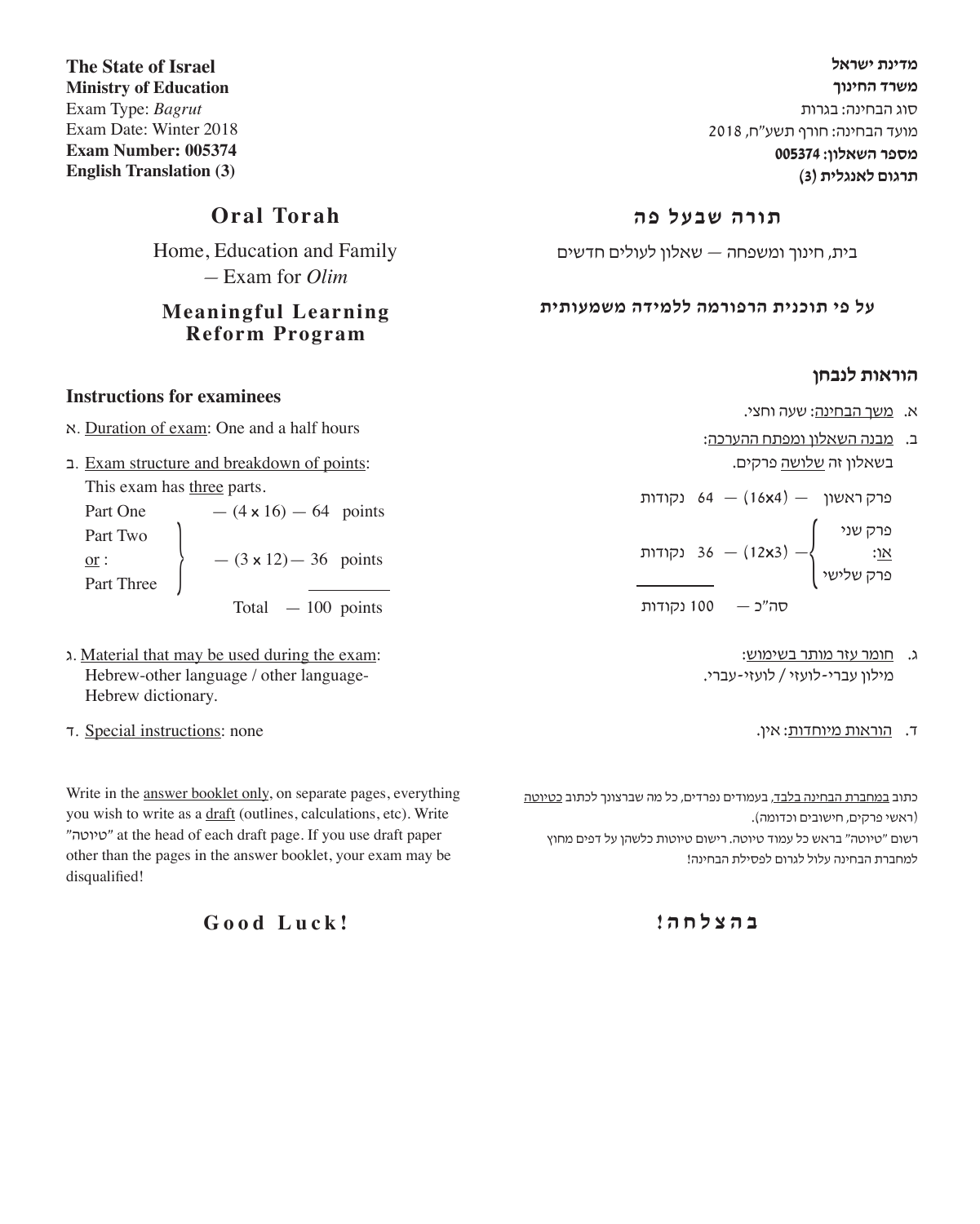## **Questions** Part One (64 points)

Answer four of the questions 1-5 (each question – 16 points).

- 1. "Two are Better than One" ["טובים השניים מן האחד"]
	- "הקשר הטוב בין איש ואשתו יהיה כאשר שניהם יגיעו למעלת הנתינה" **(1) .א** (Rav Eliyahu Dessler, *Michtav me'Eliyahu*) In your own words, explain Rav Eliyahu Dessler's statement.
		- **(2)** What advice does Rav Eliyahu Dessler give a couple on their wedding day? (8 points)
	- **ב.) 1 (**When has a man fulfilled his obligation with regard to the commandment of "Be fruitful and multiply" ["מרו ורבו"]? Give the opinion of Beit Shammai and the opinion of Beit Hillel**.**
		- **(2)** Why are women exempt from the commandment of "ורבו פרו?" (8 points)
- **2.** Instincts and Creation [ויצירה יצר[
	- **x.** According to the Midrash, the evil inclination  $[\forall x$  [is "very good". Explain why the evil inclination is "very good". (4 points)
	- **ב**, (1) Explain what the prohibition of *yihud* [ייחוד] is and what the reason for this prohibition is.
		- **(2)** List two situations in which a boy and girl are permitted to be together without transgressing the prohibition of *yihud*.

(12 points)

- **3.** *Kiddushin* and *Nissuin* [ונישואין קידושין[
	- **א.) 1 (**What does the term *shidduchin* [שידוכין [refer to?
		- **(2)** Why did the Sages forbid a man from marrying a woman without *shidduchin*? (8 points)
	- **ב.** What is the act known as *huppah* [חופה ?[Give two opinions.
		- (8 points)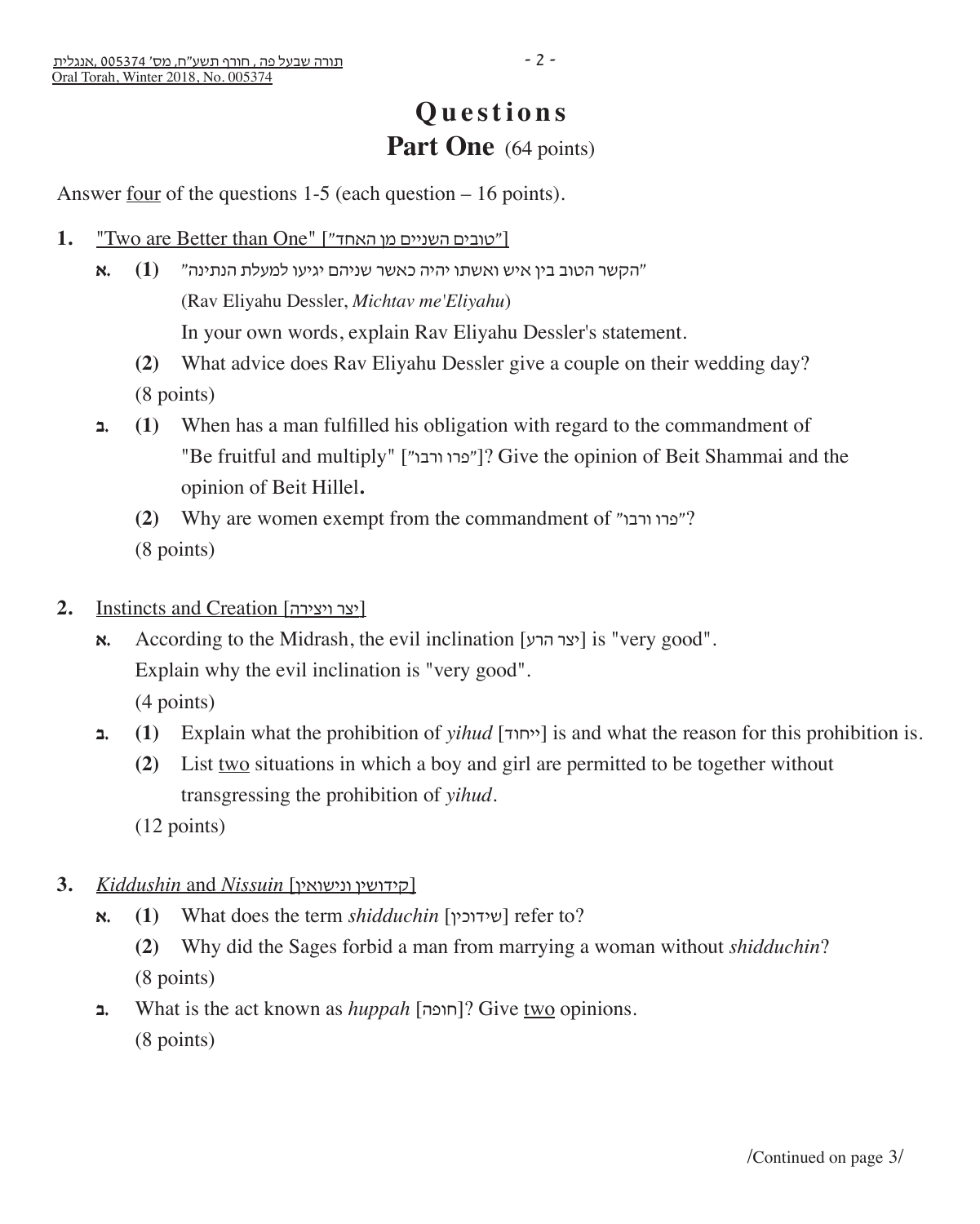- **א.) 1 (**Explain what a *ketubah* [כתובה [is. List two situations in which a woman receives the sum of money written in the *ketubah*.
	- **(2)** The Sages ruled that the sum of money to be written in the *ketubah* is two hundred *zuz*. Why was this sum of money chosen?

(10 points)

- **ב.** At what stage of the wedding ceremony is the *ketubah* customarily read, and why is it customary to read it at this stage? (6 points)
- **5.** Obligations in the Parent-Child Relationship [וילדים הורים ביחסי חובות[
	- **א.) 1 (**If a person sees his father transgressing a commandment, how should he draw his father's attention to this transgression, and why should he do so in this particular manner?
		- **(2)** Give <u>one</u> reason for the commandment to honor one's parents [כיבוד הורים]. (9 points)
	- **ב.** According to the Gemara, a father is obliged to support his children until they are six years old. The Chief Rabbinate of Israel saw the need to define different ages: Before the establishment of the State, it ruled that a father is obliged to support his children until the age of fifteen, and later ruled that he is obliged to support them until the age of eighteen. Give two reasons for these changes made by the Chief Rabbinate. (7 points)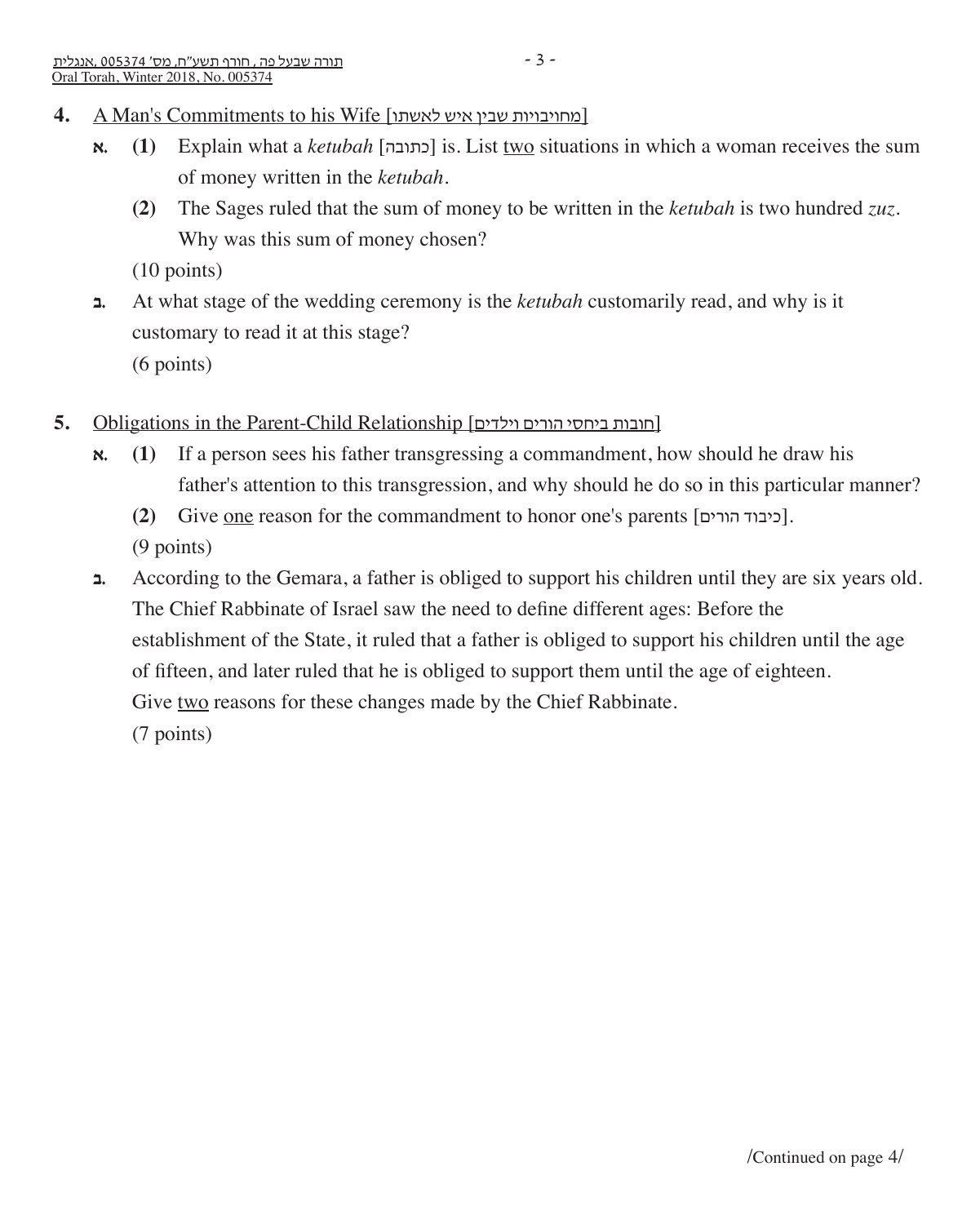## **Answer questions in Part Two or Part Three, according to the material you studied.**

## Part Two (36 points)

#### If you studied **Chapters 1-11 of the booklet**, answer three of the questions 6-9

(each question – 12 points).

- **6.** Establishing the Home and *Onah* [עונה ומצוות הבית בניית[
	- **א. The importance of domestic harmony [שלום בית]** is expressed in the Torah and in the words of the Sages.

Give <u>one</u> example that demonstrates its importance and explain this example.

(6 points)

- **ב.** The name of G-d appears in the words איש and שה ִא.
	- **(1)** Where does the name of G-d appear in these words?
	- **(2)** What can we learn about the bond between man and wife from the fact that G-d's name appears in these words?

(6 points)

- **7.** Purity and Impurity [כומאה וטהרה]
	- "נתן הקדוש ברוך הוא שלוש מצוות לנשים, שיהיו הן עיקר בהן אף על פי ששייכות גם באנשים" **(1) .א** (Rav Yosef Haim, *Ben Ish Hai*)

In which three commandments do women play a central role ["בהן עיקר הן?["

- **(2)** Which of these three commandments is more applicable to women, and why? (8 points)
- **ב.** Rabbi Akiva ruled that a woman can beautify herself, put on makeup, and wear fine clothes during the days when she is *niddah* [נידה[. Explain Rabbi Akiva's reason for this ruling. (4 points)
- [כיסוי ראש] covering-Hair **8.**
	- **א.** A married woman is obligated to cover her hair. What is the biblical obligation [החיוב מן התורה], and what did the Sages add to this obligation? (7 points)
	- $\Box$  Give <u>one</u> explanation for the obligation of a married woman to cover her hair. (5 points)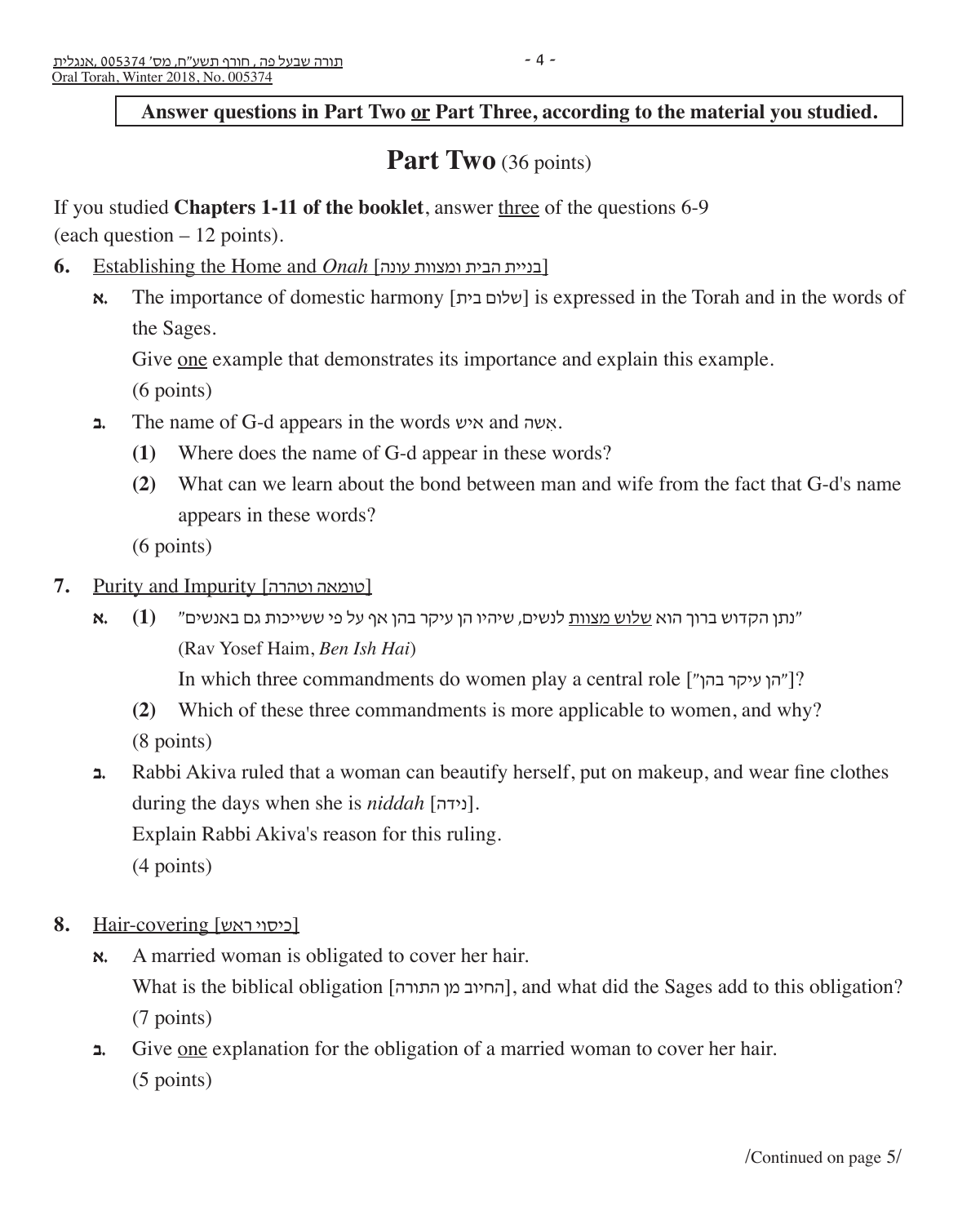#### **9.** Short Questions

Briefly answer three of the items  $x$  to  $\tau$  (each item – 4 points).

- **x.** Why are boys and girls forbidden to swim in the sea together, even if the girls are fully clothed? Give one reason.
- **ב.** According to the Sages, the best age for marriage is eighteen. However, Rav Elisha Aviner has written that nowadays it is better to marry at a later age. Why is it is better to marry at a later age nowadays? Give one reason.
- **ג.** What is the importance of *onah* [מצוות עונה]? Give <u>one</u> reason.
- **7.** For a man to divorce his wife, why is it necessary to write a document [שטר] and a verbal declaration is insufficient? Give one reason.